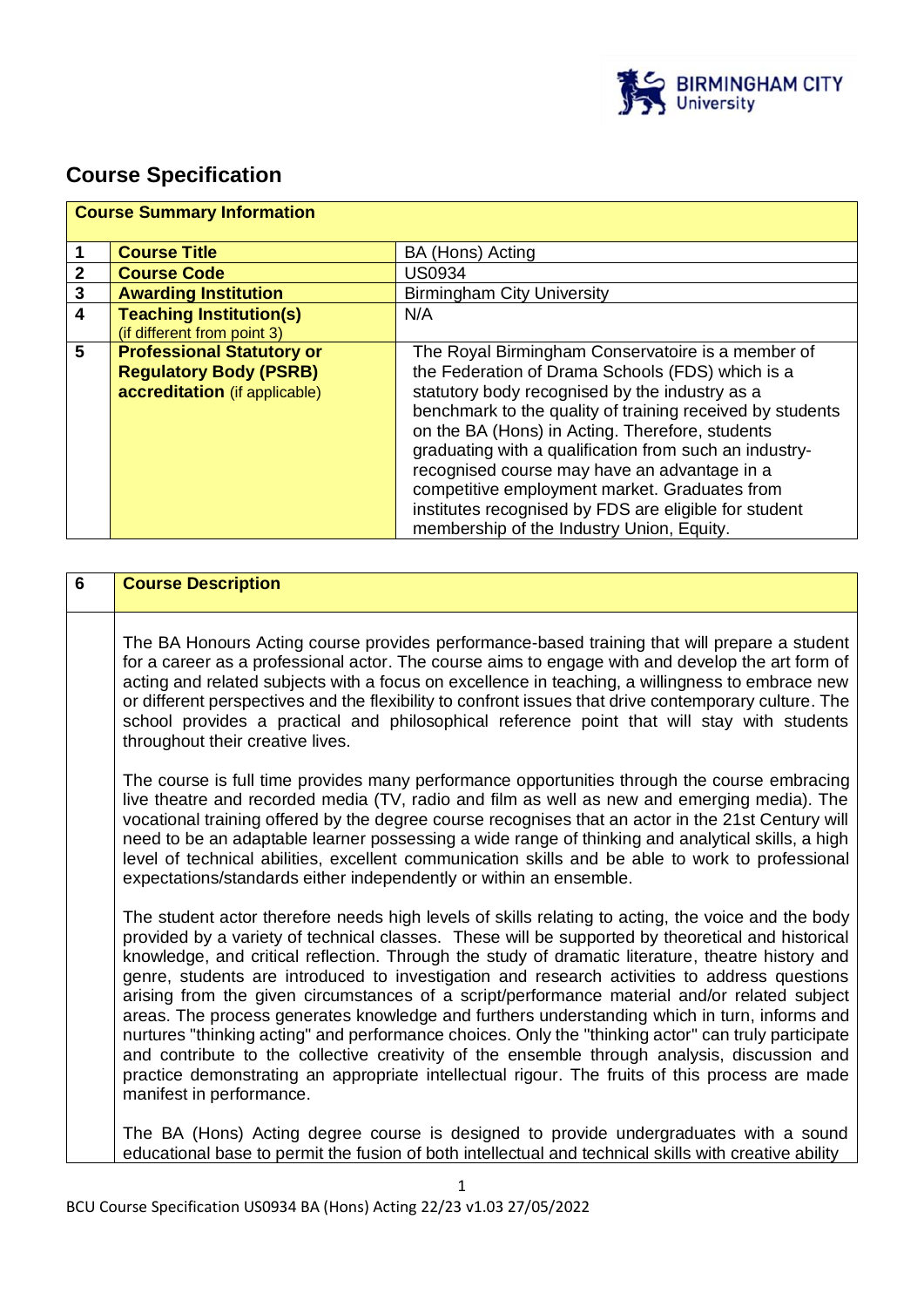

The course seeks to produce imaginative performers with an on-going curiosity about the art of acting who will be pro-active in creating employment opportunities and in realising their potential as creative, entrepreneurial artists.

Students are supported through this highly intensive course by a robust pastoral system led by personal tutors who will support students throughout the course. There is also an open door policy where students can seek tutorials with specific tutors or their course director. This is a two way door where tutors can speak to students about their individual progress but also students can feedback to tutors on their course and modules. Students are also given more formal opportunities to feedback on their course through the BCU structures.

|    | <b>Course Awards</b>                    |       |                |
|----|-----------------------------------------|-------|----------------|
| 7a | Name of Final Award                     | Level | <b>Credits</b> |
|    |                                         |       | <b>Awarded</b> |
|    | Bachelor of Arts with Honours in Acting |       | 360            |
| 7b | <b>Exit Awards and Credits Awarded</b>  |       |                |
|    | <b>Bachelor of Arts</b>                 | 6     | 300            |
|    | Diploma of Higher Education             | 5     | 240            |
|    | Certificate of Higher Education         | 4     | 120            |
|    |                                         |       |                |

| <b>Derogation from the University Regulations</b> |
|---------------------------------------------------|
| N/A                                               |

| <b>Delivery Patterns</b>    |                                 |               |
|-----------------------------|---------------------------------|---------------|
| <b>Location(s) of Study</b> | <b>Duration of Study</b>        | Code(s)       |
| Ruskin Hall in              | 3 years                         | <b>US0934</b> |
| Ruskin Hall in              | 4 years                         | <b>US1306</b> |
|                             | Bournville<br><b>Bournville</b> |               |

| 10 | <b>Entry Requirements</b>                                                                                                                                                                                                  |
|----|----------------------------------------------------------------------------------------------------------------------------------------------------------------------------------------------------------------------------|
|    | The admission requirements for this course are stated on the course page of the BCU website at<br>https://www.bcu.ac.uk/, or may be found by searching for the course entry profile located on the<br><b>UCAS</b> website. |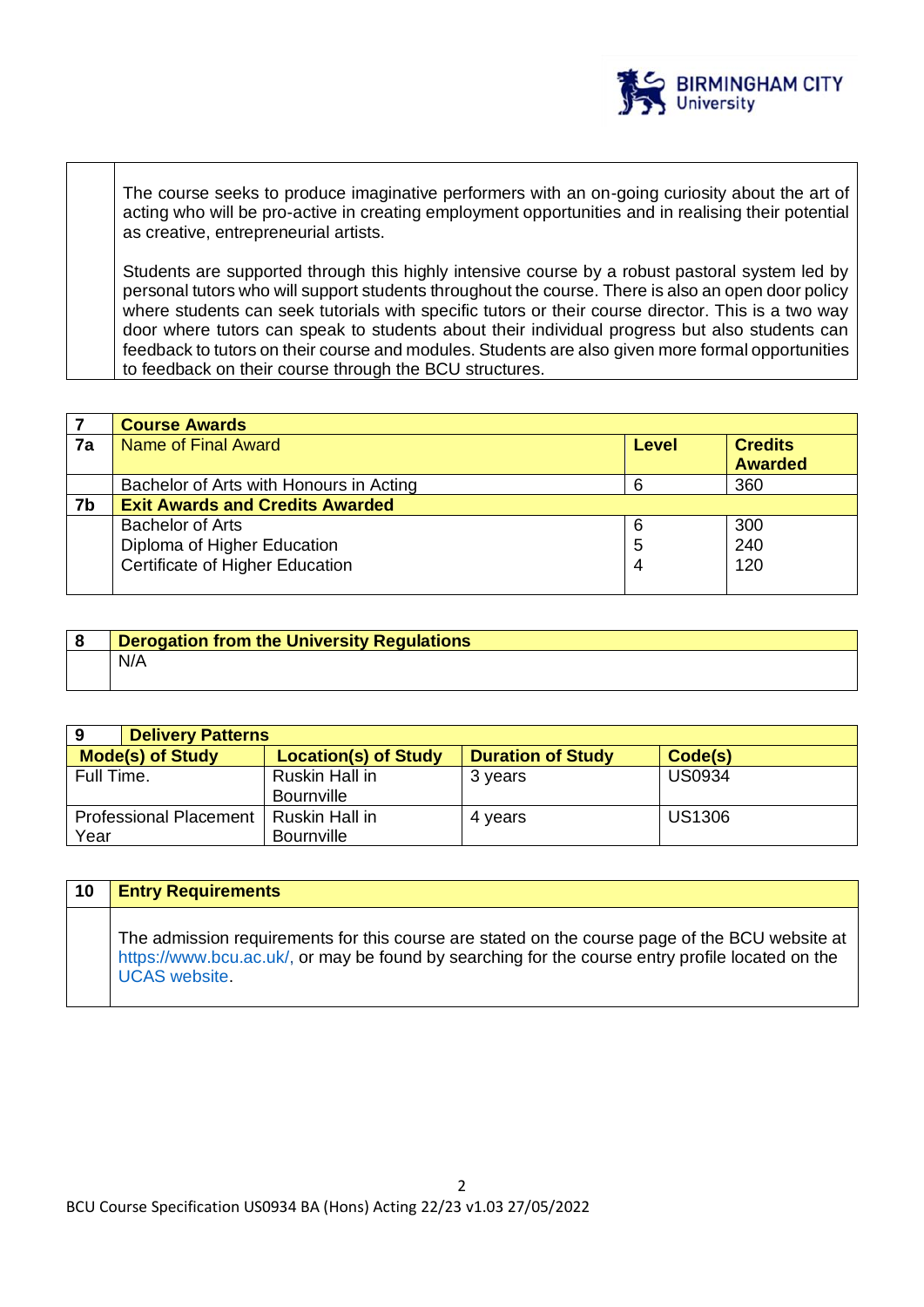

| 11                      | <b>Course Learning Outcomes</b>                                                                                                                           |
|-------------------------|-----------------------------------------------------------------------------------------------------------------------------------------------------------|
|                         |                                                                                                                                                           |
|                         |                                                                                                                                                           |
|                         | <b>Knowledge and Understanding</b>                                                                                                                        |
| $\overline{\mathbf{1}}$ | Identify and employ the requisite level of preparation for a character, piece of acting or<br>performance that meets industry expectations                |
| $\overline{2}$          | Utilise a well-informed, personal working process that is supported by firm theoretical<br>knowledge, practice and reflection                             |
| $\mathbf{3}$            | Apply an understanding of core technical skills and interpret the usage of those skills for<br>contemporary professional practice across a range of media |
| $\overline{\mathbf{4}}$ | Apply background research skills and methods of enquiry that support and enrich the actors<br>imagination, creative process and performance               |
|                         | <b>Skills and Other attributes</b>                                                                                                                        |
| $\overline{1}$          | Employ skills of self-reliance and have a pro-active attitude to creating employment<br>opportunities                                                     |
| $\overline{2}$          | Operate in a professional career environment with open minded attitudes to all kinds of drama,<br>performance and media                                   |
| $\mathbf{3}$            | Collaborate effectively within an ensemble and/or with other practitioners in creating work across<br>a range or media                                    |
| $\overline{4}$          | Deliver 'acting' to a professional level across a range of media; live theatre, screen and audio<br>performances                                          |
| $5\phantom{1}$          | Practise a range of professional skills required by the contemporary actor                                                                                |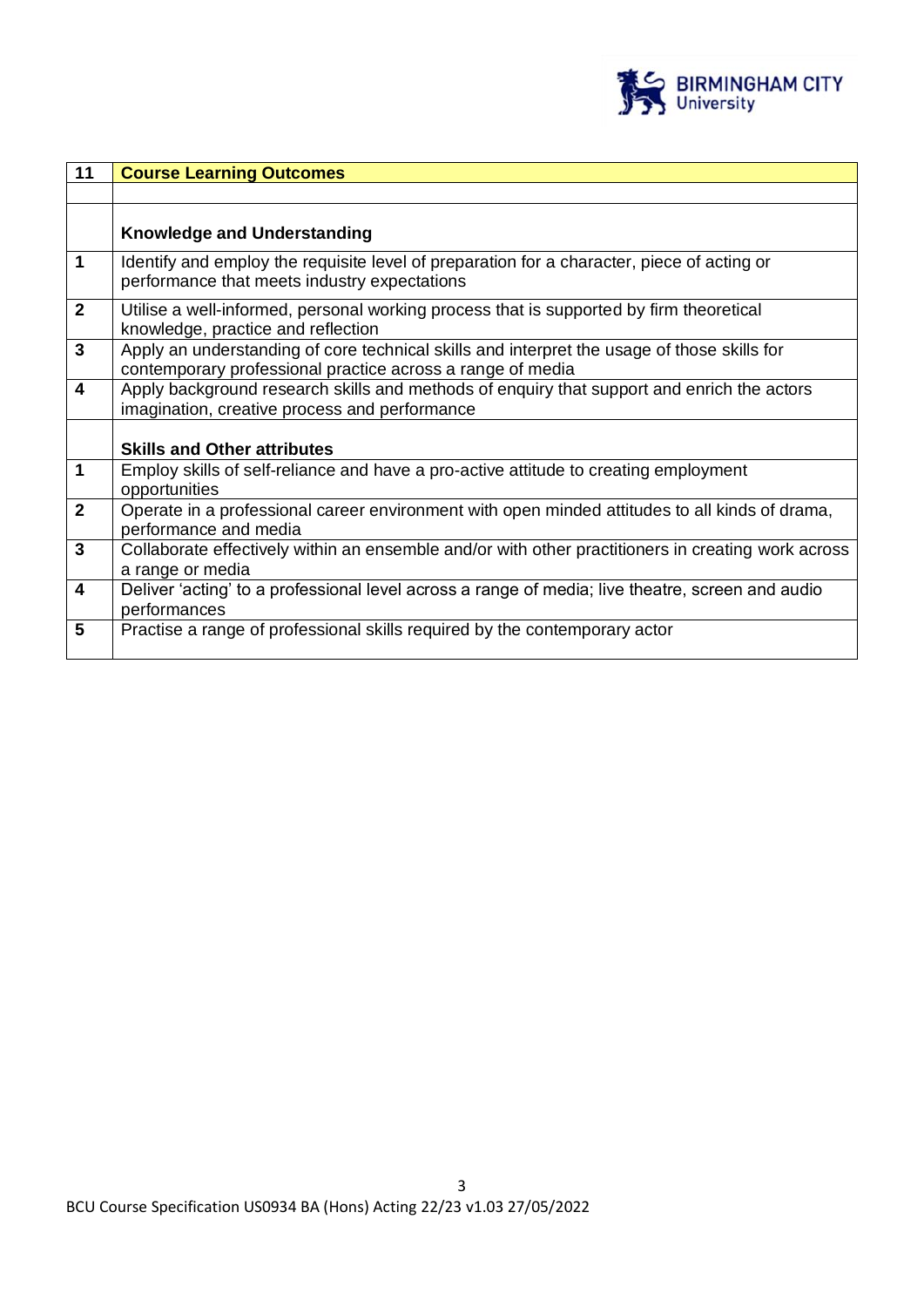

#### **12 Course Requirements**

#### **12a Level 4:**

*In order to complete this course a student must successfully complete all the following CORE modules (totalling 120 credits):*

| <b>Module Code</b>                               | <b>Module Name</b>                  | <b>Credit Value</b> |
|--------------------------------------------------|-------------------------------------|---------------------|
| ACT4037                                          | <b>Acting Theory and Practice 1</b> | 40                  |
| <b>ACT4038</b><br>Voice and Movement Practices 1 |                                     | 40                  |
| ACT4039                                          | <b>Rehearsal Exercise</b>           | 40                  |

#### **Level 5:**

*In order to complete this course a student must successfully complete all the following CORE modules (totalling 120 credits):*

| <b>Module Code</b> | <b>Module Name</b>                  | <b>Credit Value</b> |
|--------------------|-------------------------------------|---------------------|
| ACT5033            | <b>Acting Theory and Practice 2</b> | 40                  |
| ACT5034            | Voice and Movement Practices 2      | 40                  |
| <b>ACT5035</b>     | <b>Performance Exercise</b>         | 40                  |

#### **Level 6:**

*In order to complete this course a student must successfully complete all the following CORE modules (totalling 120 credits):*

| <b>Module Code</b> | <b>Module Name</b>              | <b>Credit Value</b> |  |
|--------------------|---------------------------------|---------------------|--|
| ACT6033            | Production                      | 60                  |  |
| ACT6034            | <b>Recorded Media</b>           | 40                  |  |
| <b>ACT6035</b>     | <b>Professional Development</b> | 20                  |  |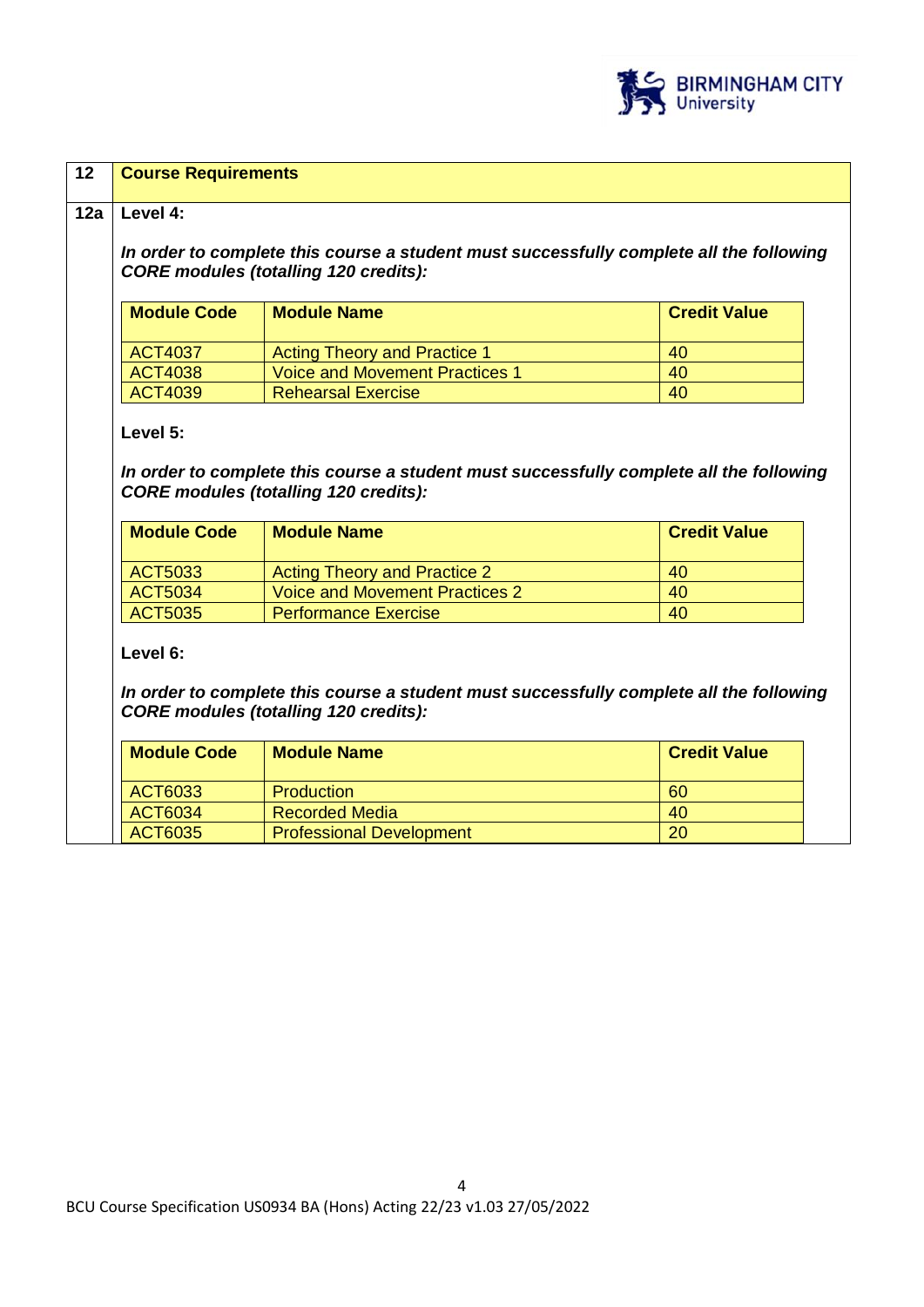

# **12b Structure Diagram**

|    | Term 1                                         | Term 2 | Term 3 |  |
|----|------------------------------------------------|--------|--------|--|
|    | Acting Theory and Practice 1<br>(40 credits)   |        |        |  |
| L4 | <b>Rehearsal Exercise</b><br>(40 credits)      |        |        |  |
|    | Voice and Movement Practices 1<br>(40 credits) |        |        |  |

| Term 1                                         | Term 2 | Term 3       |  |
|------------------------------------------------|--------|--------------|--|
| Acting Theory and Practice 2<br>(40 credits)   |        |              |  |
| Voice and Movement Practices 2<br>(40 credits) |        |              |  |
| <b>Performance Exercise</b>                    |        |              |  |
|                                                |        | (40 credits) |  |

|                | Term 1                                   | Term 2 | Term <sub>3</sub> |  |
|----------------|------------------------------------------|--------|-------------------|--|
|                | Production<br>(60 credits)               |        |                   |  |
| L <sub>6</sub> | Professional development<br>(20 credits) |        |                   |  |
|                | <b>Recorded Media</b><br>(40 credits)    |        |                   |  |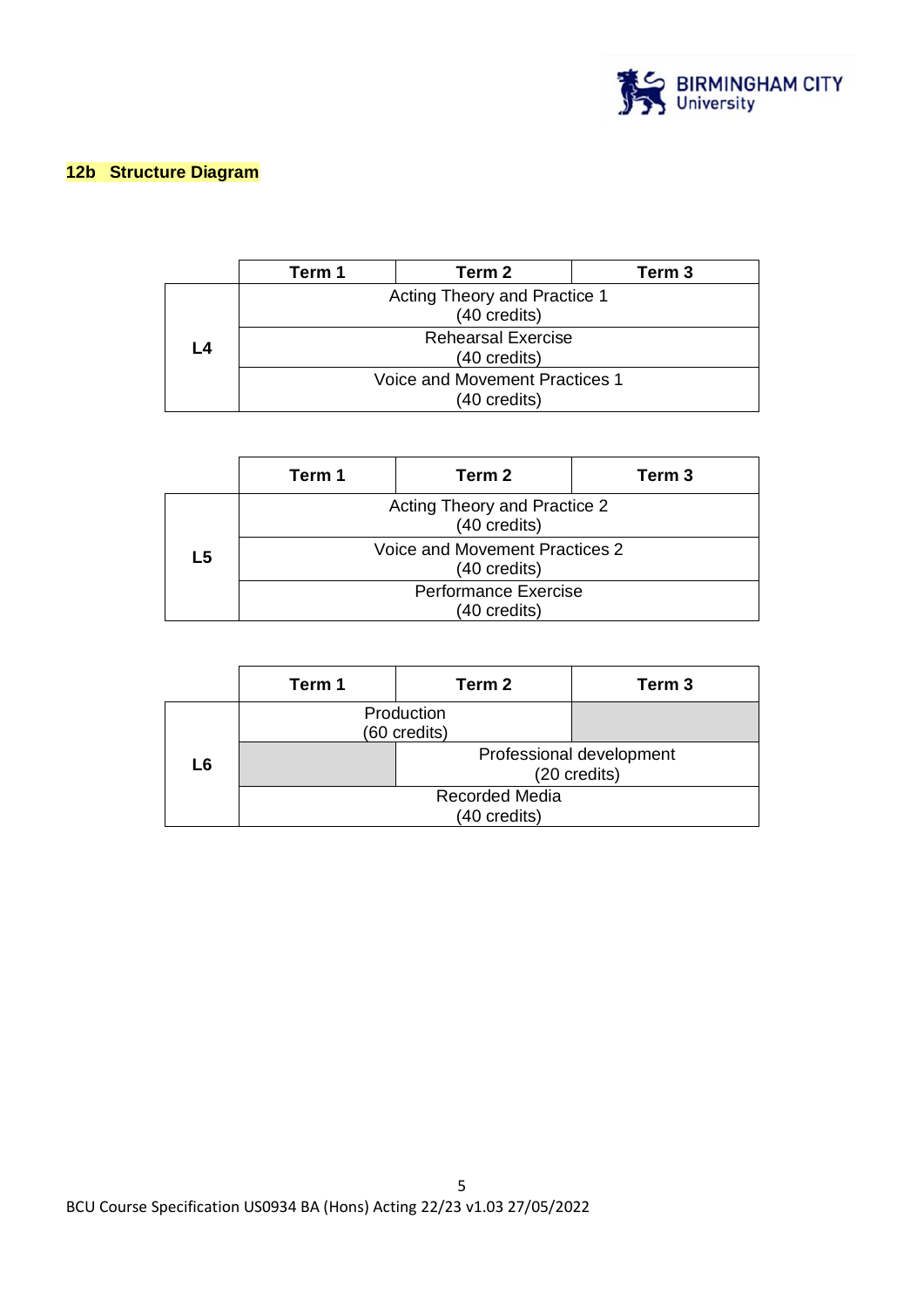

### **13 Overall Student Workload and Balance of Assessment**

Overall student *workload* consists of class contact hours, independent learning and assessment activity, with each credit taken equating to a total study time of around 10 hours. While actual contact hours may depend on the optional modules selected, the following information gives an indication of how much time students will need to allocate to different activities at each level of the course.

- *Scheduled Learning* includes lectures, practical classes and workshops, contact time specified in timetable
- *Directed Learning* includes placements, work-based learning, external visits, on-line activity, Graduate+, peer learning
- *Private Study* includes preparation for exams

The *balance of assessment* by mode of assessment (e.g. coursework, exam and in-person) depends to some extent on the optional modules chosen by students. The approximate percentage of the course assessed by coursework, exam and in-person is shown below.

#### **Level 4**

#### **Workload**

#### **74% time spent in timetabled teaching and learning activity**

| <b>Activity</b>           | <b>Number of Hours</b> |
|---------------------------|------------------------|
| <b>Scheduled Learning</b> | 885                    |
| Directed Learning         | 95                     |
| <b>Private Study</b>      | 80                     |
| Total Hours               | 1200                   |

### **Balance of Assessment**

| <b>Assessment Mode</b> | Percentage |  |
|------------------------|------------|--|
| Coursework             | 15%        |  |
| Exam                   |            |  |
| In-Person              | 85%        |  |

#### **Level 5**

### **Workload**

#### **83% time spent in timetabled teaching and learning activity**

| <b>Activity</b>      | <b>Number of Hours</b> |
|----------------------|------------------------|
| Scheduled Learning   | 995                    |
| Directed Learning    | 25                     |
| <b>Private Study</b> | 180                    |
| <b>Total Hours</b>   | 1200                   |

#### **Balance of Assessment**

| <b>Assessment Mode</b> | Percentage |
|------------------------|------------|
| Coursework             | 14%        |
| Exam                   |            |
| In-Person              | 86%        |